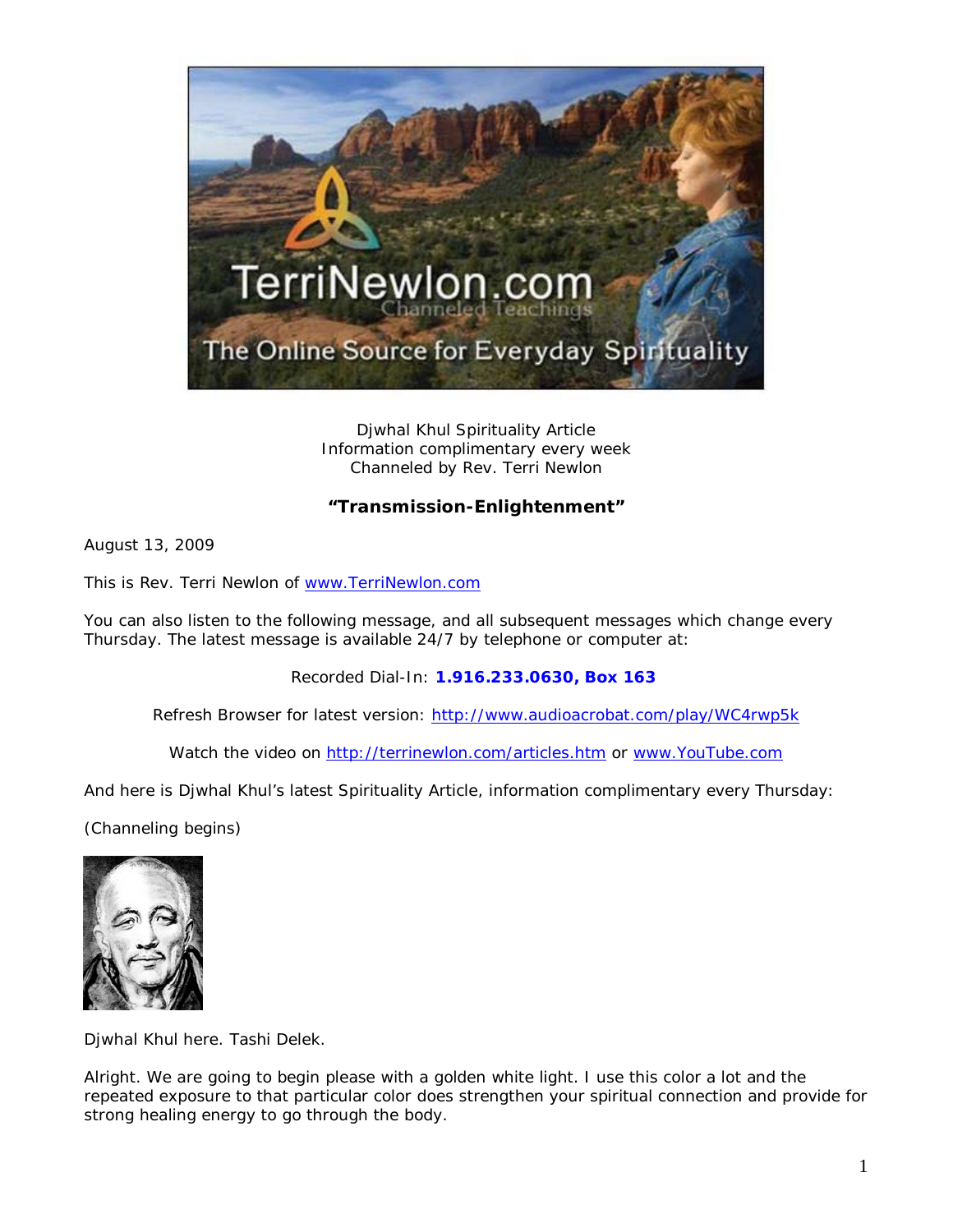So we are going to bring the golden white light in a strong column, engaging it into the top of the head, please, and then coming straight down through the body. You could also see something like a fluorescent tube of golden white light that is inside your body, going from the top of the head to the base of the torso or the Root Chakra, and you can see it bright, very bright, illuminating at least as wide as your face, maybe as wide as your shoulders or even more so.

So that would be to keep that energy, that torch of light of golden white strong so that the Chakras are delivered healing energy to the rest of the body.

Alright. We are getting to work with some other forms of delivering energy to light workers and humanity that are called transmissions. We will be doing a [Kindness Transmission](http://www.terrinewlon.com/kindness_transmission.html) later this month on an auspicious day.

We also have [Success in the New Age,](http://www.terrinewlon.com/Success_in_the_New_Age.html) a very specific one. If you are wanting to succeed on your service path or any other aspect of the New Age, it could be your relationships, a business, parenting, if you want to succeed, then I would consider working with those energies as well. Those are available on the Tele-seminar page and have become quite popular, so spreading the word because they are helping many, many individuals.

Alright. So transmission. What I would like for you to do is take a moment to receive a "Transmission of Enlightenment". I have done this one before but as I have said, everything that you focus upon is reinforced, deepened, and increases your speed and ability to grasp the depth of any healing.

So just take a moment to relax; take a deep breath, let it out and receive a burst of enlightenment. It is sort of an energy wave or transmission that comes toward the body. Some of you will feel it like a strong, oh, like a little gust of wind or something.

Let's do one more, and again, this is a hands up and send that energy a bit more, "Transmission of Enlightenment". There.

Energy can be felt no matter what. It transcends time and space.

Alright. As always, thank you and my love to you,

Djwhal Khul

Channeled by Rev. Terri Newlon [www.TerriNewlon.com](http://www.terrinewlon.com/)

(Spirituality Article, Transcribed by Micheline Ralet)

Training for Modern Mystics [Channeled Teachings for Everyday Spirituality](http://www.terrinewlon.com/)

© 2009 All Rights Reserved – Terri Newlon Inc.

Join our e-newsletter and get complimentary Spirituality Articles information every week.

NEW custom designed long distance ethers broadcast for anyone seeking Spiritual Enlightenment. Great for World Servers. Economically priced. [http://terrinewlon.com/events\\_sessions.htm](http://terrinewlon.com/events_sessions.htm)

About Reverend Terri:

Terri Newlon is a world renowned spiritual teacher and conscious voice channel for Ascended Master Djwhal Khul. Djwhal Khul has worked through numerous channels, including Madam H.P. Blavatsky and Alice A. Bailey, and is well known to spiritual students. His work through Terri began